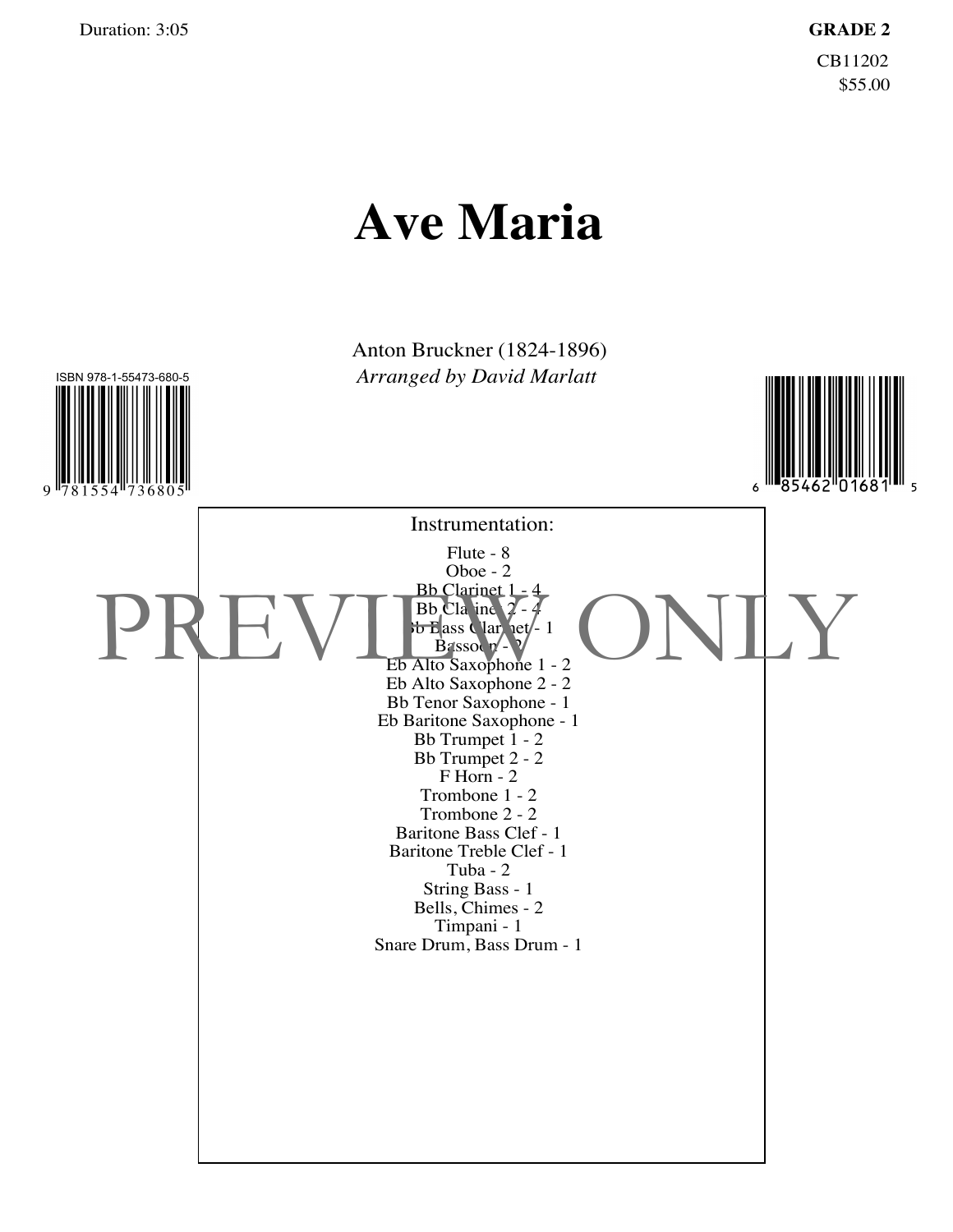

## Ave Maria

#### *Arranged by David Marlatt* Anton Bruckner

This is the most popular and often performed setting by Bruckner. When this work was written, he had just finished a five year course of contrapuntal study during which he was forbidden to write any "free" compositions. With this restriction lifted, he wrote this simple yet powerful motet.

A very full and blended sound is what the players should strive for. Have students listen to several vocal recordings to serve as examples of the style and sonority they are striving for.

# PREVIEW ONLY

ISBN: 9781554736805 CATALOG NUMBER:CB11202 COST: \$55.00 DURATION: 3:05 DIFFICULTY RATING:GRADE 2 Concert Band

### **www.enpmusic.com**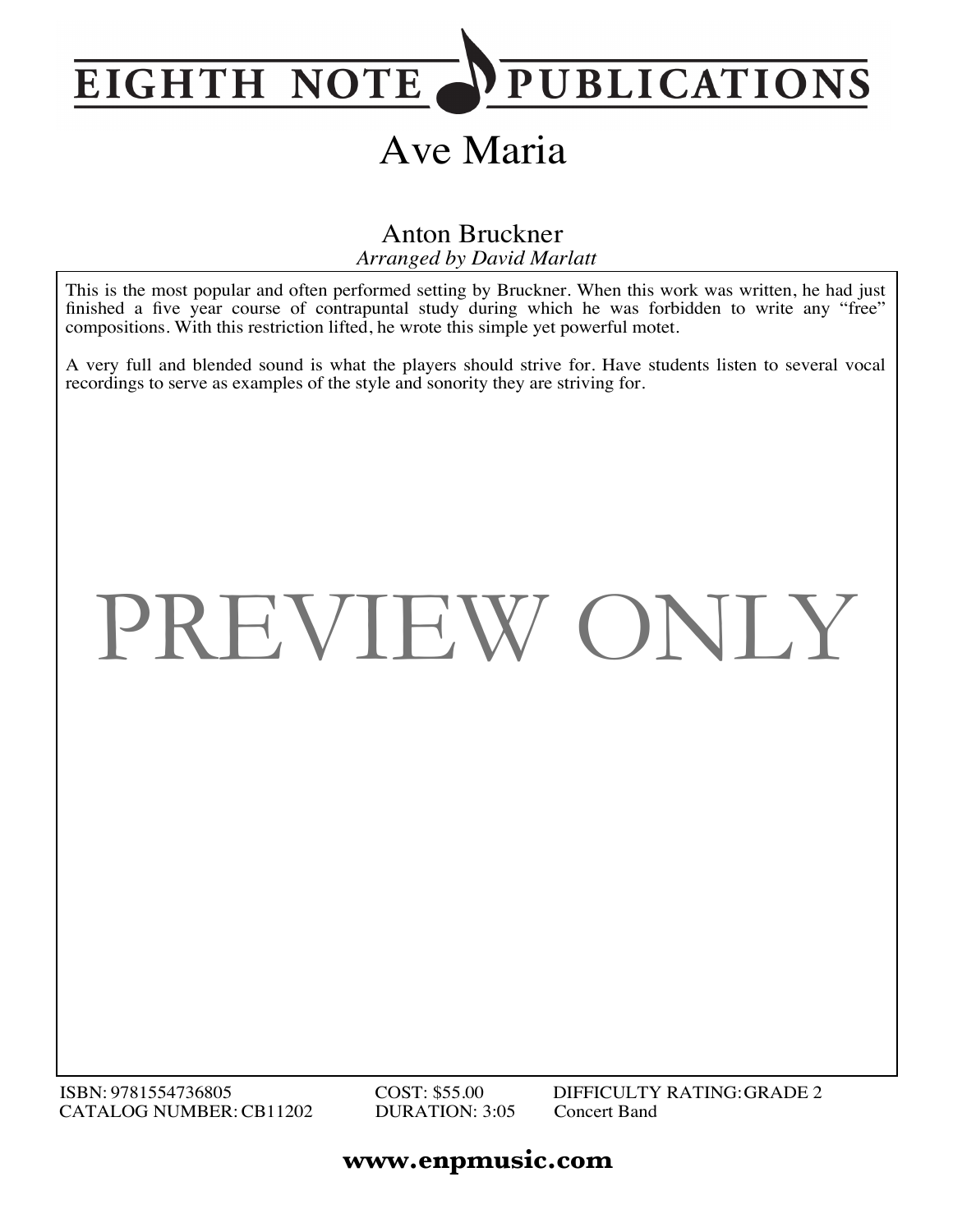### AVE MARIA



© 2011 **EIGHTH NOTE PUBLICATIONS** www.enpmusic.com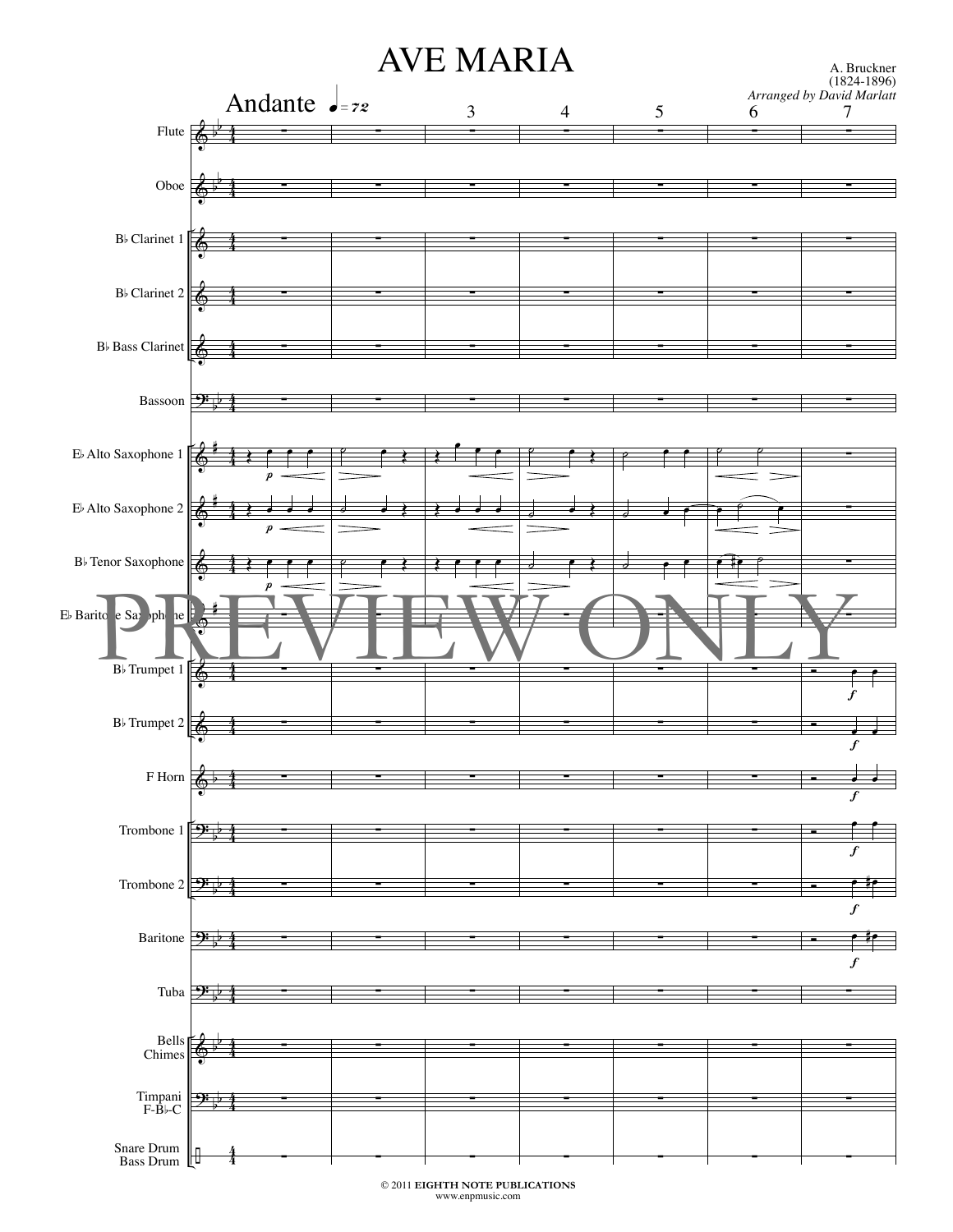

AVE MARIA pg. 2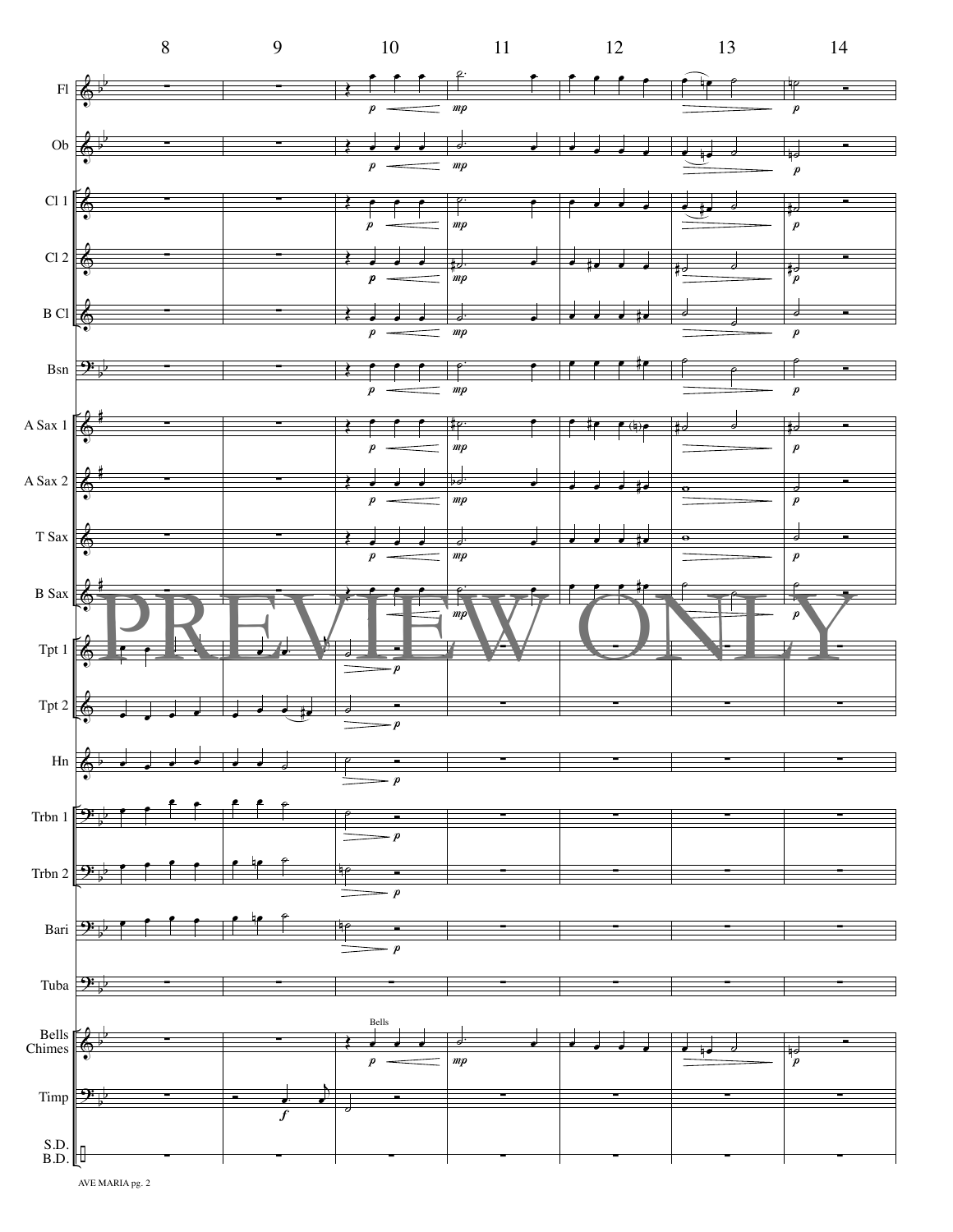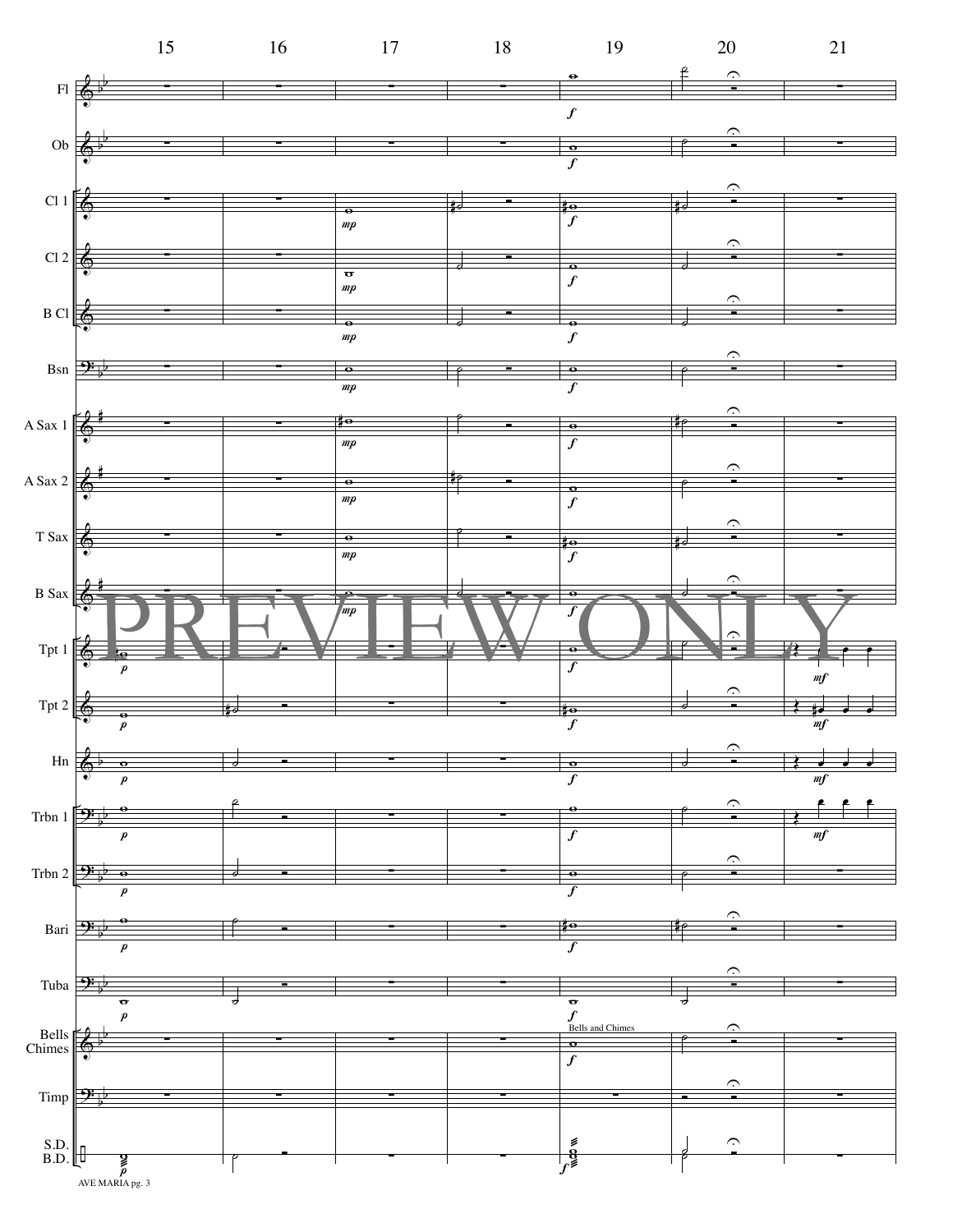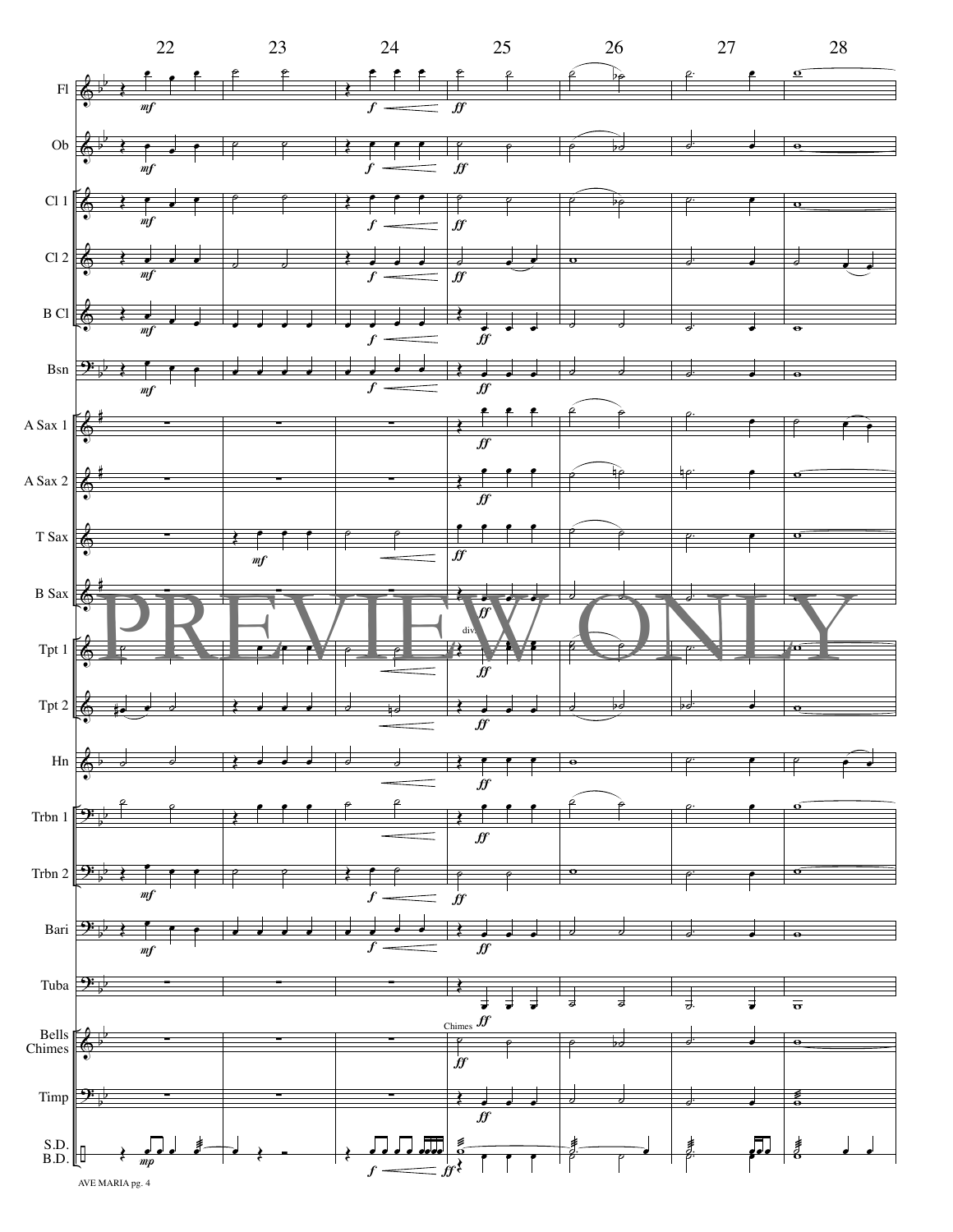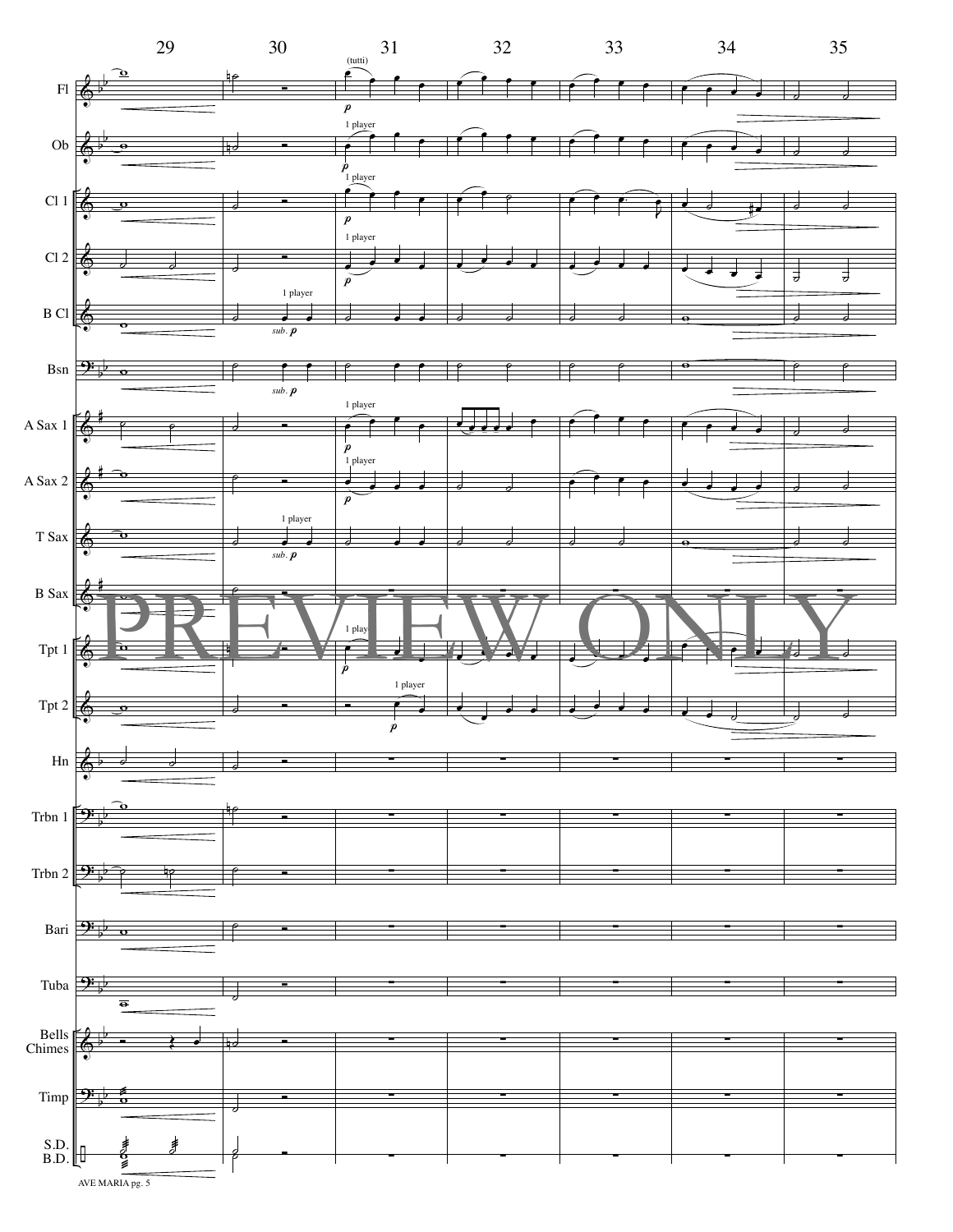